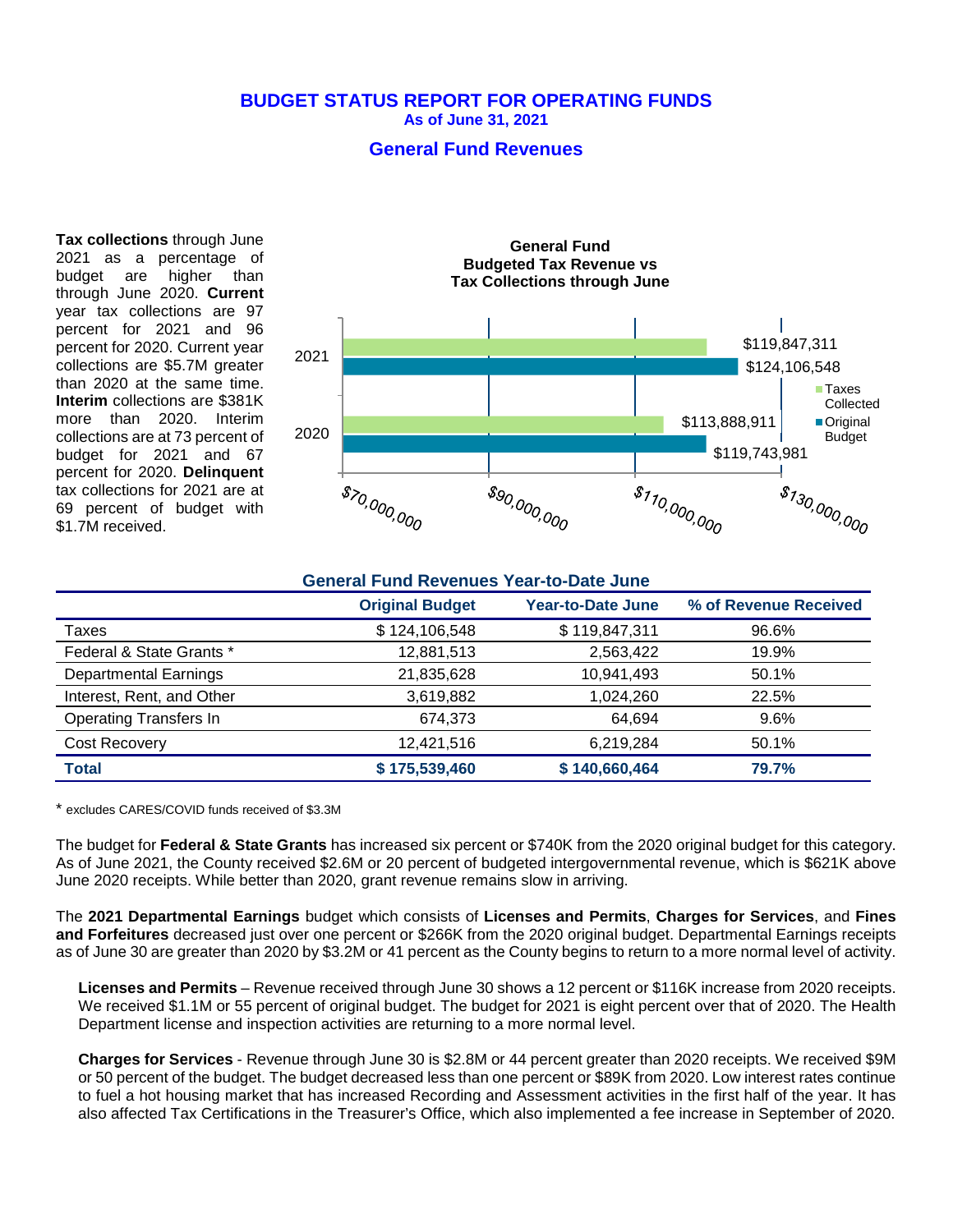of \$7M.

**Fines and Forfeitures** – Actual receipts through June are \$286K or 47 percent greater than 2020 receipts as activity returns to near normal levels. The budget for this category increased less than one percent or \$6K over 2020. We received \$891K or 50 percent of budget.

**Miscellaneous Revenues** - Actuals are \$318K or 24 percent less than 2020 receipts. The budget for this category decreased 21 percent or \$937K over 2020. We received \$2.3M or 51 percent of budget.

# General Fund Expenditures



#### **General Fund Expenditures Year-to-Date June**

|                                    | <b>Original Budget</b> | Year-to-Date June | % Expended |
|------------------------------------|------------------------|-------------------|------------|
| Personnel *                        | 113,810,059<br>\$      | \$50,158,980      | 44.1%      |
| Materials and Services *           | 38,696,214             | 15,754,541        | 41.0%      |
| Contributions, Grants, Subsidies * | 4,766,771              | 3,070,273         | 64.4%      |
| Fleet / Capital Leases             | 2,883,189              | 1,913,280         | 66.4%      |
| <b>Operating Transfers Out</b>     | 19,234,419             | 9,503,768         | 49.4%      |
| <b>Allocated Costs</b>             | 1,703,617              | 851,808           | 50.0%      |
| Total*                             | \$181,094,269          | \$81,252,650      | 44.9%      |

\*excludes unappropriated and CARES/COVID expenditures of \$7M

The **Materials and Services** budget decreased seven percent or \$2.8M from 2020. The Materials and Services expenditures through June 2021 are \$2.9M or 22 percent greater than 2020, net CARES/COVID expenditures of \$3.2M in 2021. Activity levels increased in all departments compared to 2020.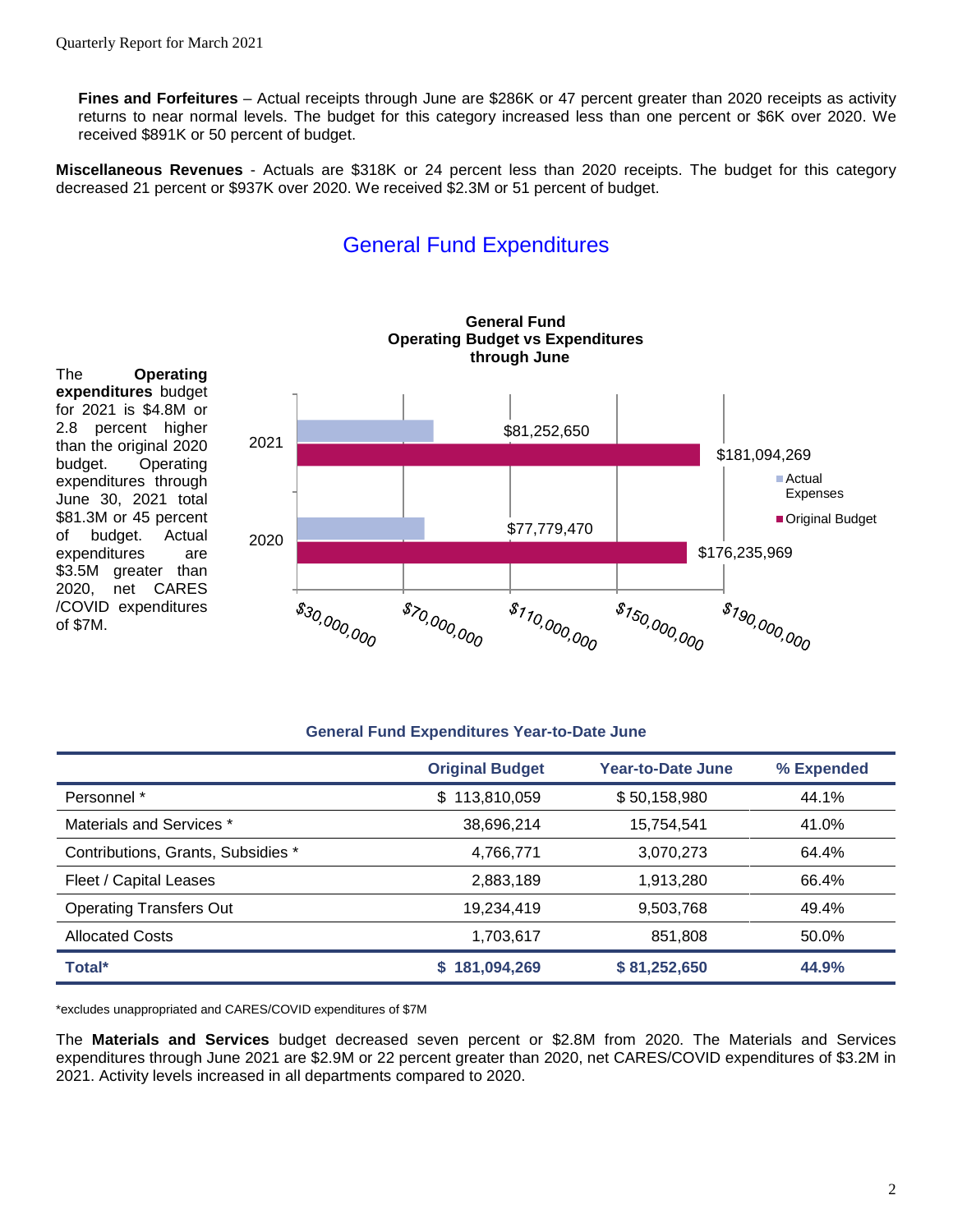The overall **Personnel Services** budget for 2021 increased two percent or \$2.5M from the 2020 original budget. The Salaries budget increased one percent. The budget for Retirement decreased as a result of a rate decrease. The budget for Standard Fringe Benefits increased as a result of a rate increase.

|                              | 2021 Original<br><b>Budget</b> | 2021 Year-to-<br>Date June | % Spent<br>2021 | 2020 Original<br><b>Budget</b> | <b>2020 Year-to-</b><br><b>Date June</b> | % Spent<br>2020 |
|------------------------------|--------------------------------|----------------------------|-----------------|--------------------------------|------------------------------------------|-----------------|
| Salaries *                   | 78,093,724<br>\$               | \$30,711,082               | 43.2%           | 77,046,213<br>S                | \$34,765,124                             | 45.1%           |
| Wages *                      | 3,253,981                      | 993,649                    | 30.5%           | 3,178,172                      | 1,141,021                                | 35.9%           |
| Overtime <sup>*</sup>        | 2,082,285                      | 1,520,016                  | 73.0%           | 2,332,956                      | 909,475                                  | 39.0%           |
| Standard Fringe Benefits *   | 16,403,703                     | 7,515,569                  | 45.8%           | 13,756,784                     | 6,516,023                                | 47.4%           |
| FICA *                       | 6,378,151                      | 2,864,366                  | 44.9%           | 6,299,399                      | 2,873,671                                | 45.6%           |
| Retirement *                 | 7,280,617                      | 3,395,080                  | 46.6%           | 8,374,857                      | 3,957,094                                | 47.2%           |
| <b>Workers' Compensation</b> | 317,598                        | 159,217                    | 50.1%           | 317,252                        | 158,203                                  | 49.9%           |
| <b>Total</b>                 | 113,810,059                    | \$50,158,980               | 44.1%           | \$111,305,633                  | \$50,320,611                             | 45.2%           |

## **Personnel Services Comparison**

\* excludes CARES/COVID expenditures of \$2.0M in 2021 and \$4.9M in 2020

The percent of budget spent in 2021 is slightly less than 2020. All categories except overtime are on target for the percent of budget spent through June 30. Overtime at the Prison is \$603K greater than 2020 due to the high number of vacancies, which is 50 percent higher than 2020. However, vacancies also contributed a \$1M decrease in salaries at the Prison in comparison with 2020.

| <b>Analysis of Major Personnel Services Categories</b><br>June 2020 & 2021 |               |               |                   |             |  |
|----------------------------------------------------------------------------|---------------|---------------|-------------------|-------------|--|
| Category                                                                   | 2021 Expenses | 2020 Expenses | <b>Difference</b> | % Inc / Dec |  |
| <b>Salaries</b>                                                            | \$33,711,082  | \$34,765,124  | (1,054,042)<br>S  | $(3.0\%)$   |  |
| <b>Fringe Benefits</b>                                                     | 7,515,569     | 6,516,023     | 999,546           | 15.3%       |  |
| Wages                                                                      | 993,649       | 1,209,843     | (147, 372)        | $(12.9\%)$  |  |
| Overtime/On-call                                                           | 1,520,016     | 909,475       | 610,541           | 67.1%       |  |
| Retirement                                                                 | 3,395,080     | 4,385,057     | (562, 014)        | (14.2%)     |  |

#### **General Fund Approved Full-time Positions and Vacancies**

| <b>Date</b> | <b>Approved</b><br><b>Positions</b> | <b>Vacancies</b> | % of Vacancies |
|-------------|-------------------------------------|------------------|----------------|
| June 2021   | 1.437.1                             | 131.7            | $9.2\%$        |
| June 2020   | 1.426.1                             | 107.8            | 7.6%           |

As the chart to the left indicates, the vacancy rate in June 2021 is 9.2 percent versus 7.6 percent in June 2020. Of the 131.7 current vacant positions, the Prison has 38 vacancies, the Sheriff has 15 vacancies, and the Health Department and District Justices each have

13 vacancies. Facilities has seven vacancies. DCIS, Adult Probation and Juvenile Probation each have five vacancies. Assessment and Court Administration each have four vacancies. Emergency Services has 3.7 vacancies. There are three departments that each have three vacancies, three departments that each have two vacancies, and four departments that each have one vacancy.